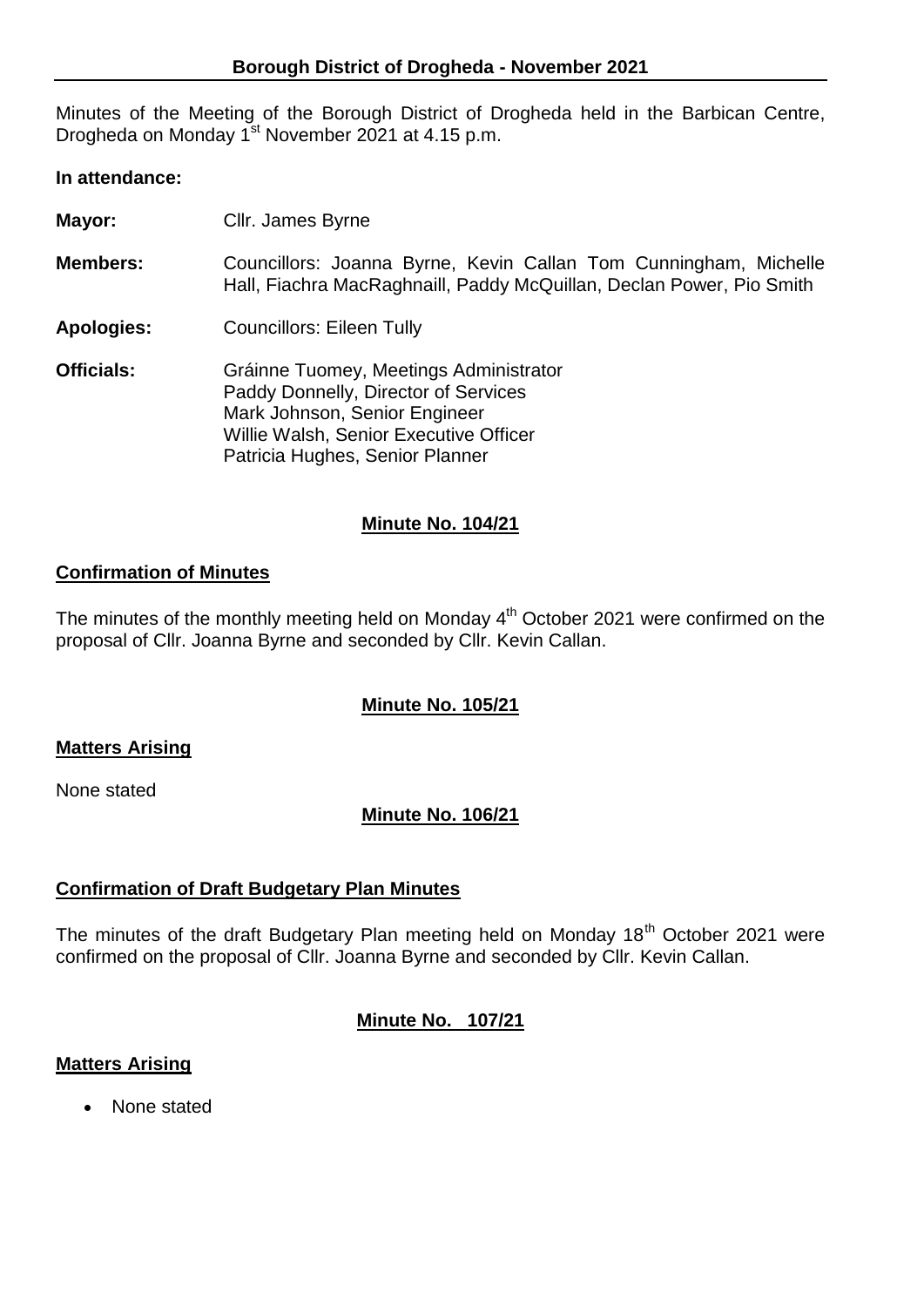# **Minute No. 108/21**

### **Housing Progress Report**

Members discussed the report as circulated at the meeting. Director of Services, Paddy Donnelly addressed all matters raised by the Members.

Among the items discussed the following were highlighted:

- The Tenant Liaison Officer engages with An Garda Síochána in serious anti-social behaviour issues.
- No guarantee that extra funding received in 2021 for housing grants will be available in 2022 but basic budget remains at similar 2021 level. The difficulty for householders in getting trades people to carry out works was recognised.

# **Minute No. 109/21**

### **Operations and Marine Progress Report**

Members discussed the report as circulated at the meeting. Mark Johnson, Senior Engineer addressed all Operations Matters raised.

Among the items discussed the following were highlighted:

- Residents are requesting that entrance to Ashfield is restored to pre work level. Members were advised DMURS design at Ashfield is for road safety, narrowing the roadway is designed to slow traffic down, and benefits pedestrians as less road to cross.
- The Road Safety Authority publishes accident data on website.
- Weeds and shrubs growing from Tolsell require significant funding for conservation architect to treat.
- Subsidence problem at Bridge of Peace.
- Bus Stop on dual carriageway causing traffic hindrance may be Bus Éireann issue.
- Marleys Lane works were cited as half job done. Director of Services, Paddy Donnelly advised Members that staff don't half do jobs and that there must be a reason that some works were not carried out. This would be looked at and advised to Members
- Trolleys are the responsibility of Supermarkets, if they require a bay they need to make planning permission application.

The following non operation items were requested:

Active Travel update request for next meeting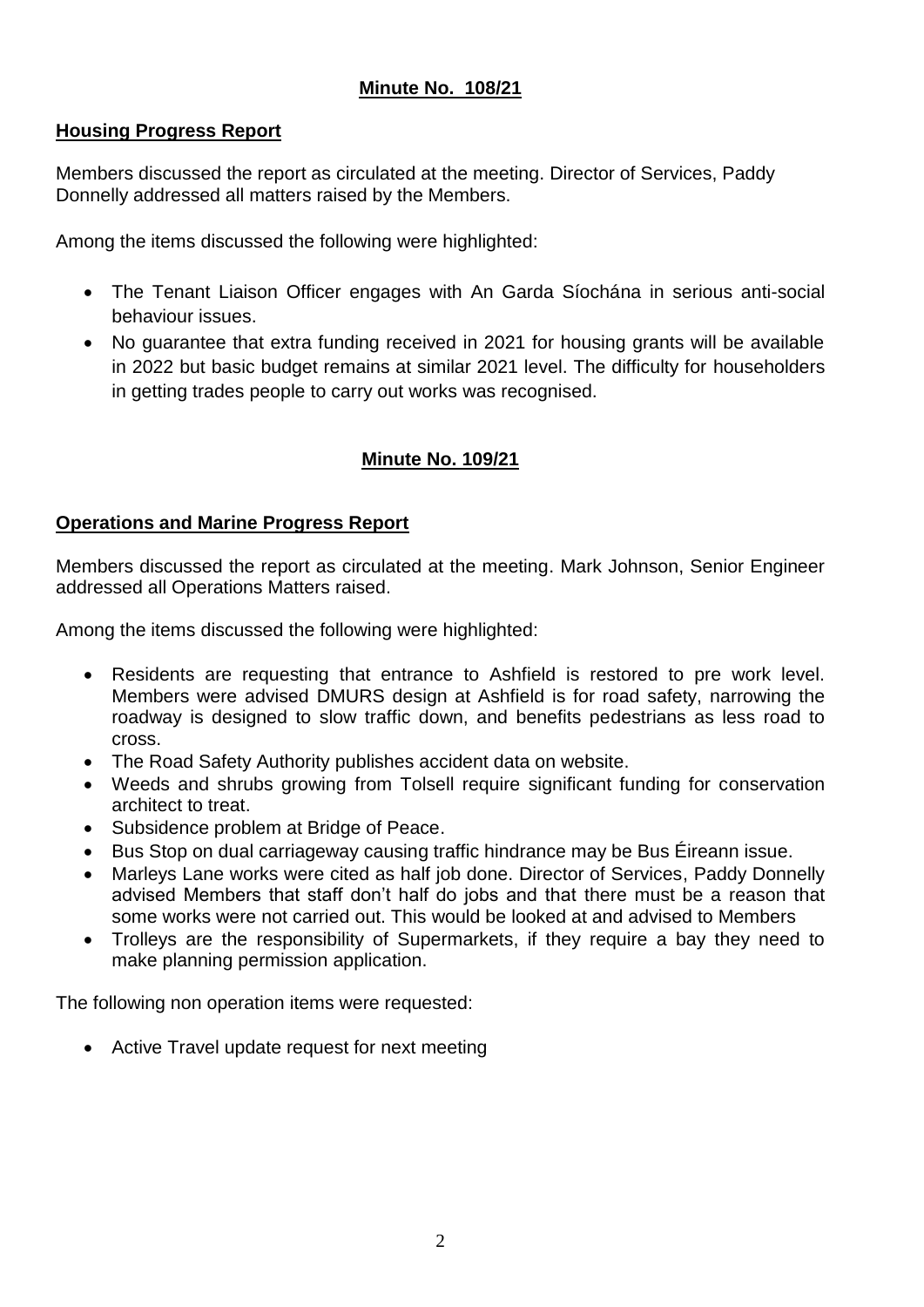# **Part 8 - Boice Court Phase 2, Drogheda**

Members discussed the CE report on the Part 8 application for Phase 2 of Boice Court Drogheda, as issued and Patricia Hughes, Senior Executive Planner answered all queries raised.

Following consideration of the Report, it was:

**Proposed by:** Cllr. Joanna Byrne **Seconded by:** Cllr. Fiachra Mac Raghnaill

And resolved - that the Part 8 application for the proposed development may be carried out as recommended in the Chief Executive Report.

# **Minute No. 111/21**

# **Strategic Housing Development (SHD), Old Slane Road, Mell/Tullyallen, Drogheda**

Patricia Hughes, Senior Executive Planner gave Members an overview on the application for a Strategic Housing Development at the Old Slane Road.

Members commented on aspects of the application and made some suggestions on items for inclusion within any planning granted. The possible historical relevance of site and proximity to the Battle of the Boyne was raised.

The closing date for submissions of  $18<sup>th</sup>$  November was noted.

## **Minute No. 112/21**

## **Drogheda Allocation of Members Community Grants**

Approval of the Drogheda Allocation of Members Community Grants as circulated with the agenda was:

**Proposed by**: Cllr. Kevin Callan **Seconded by**: Cllr. Michelle Hall **And resolved**

#### **Minute No. 113/21**

## **Update on Litter Enforcement**

Members welcomed the review of the IBAL report as issued by Willie Walsh, Senior Executive Officer and requested a future breakdown of locations of 31 new bins that are planned for the county.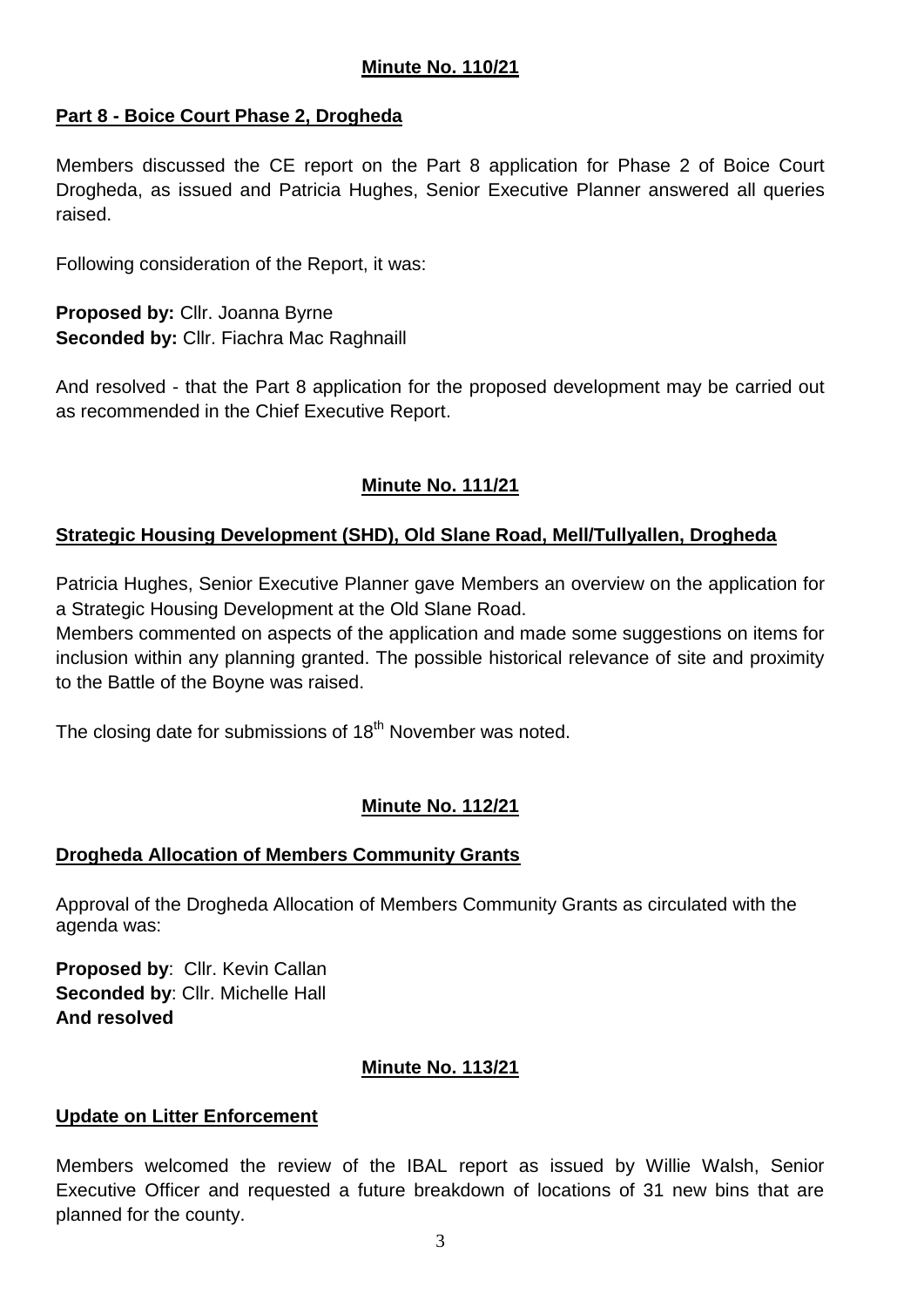Members considered that bins were not the full solution and the need to promote litter enforcement and leave no trace messages with members of public was highlighted. The work of tidy town groups was commended and Members were advised that tidy towns were drafting a five year plan.

The Mayor advised he would ask Tidy Towns to present at the next meeting.

Director of Services, Paddy Donnelly advised Members that interference, destruction and removal of anti-littering signage would be treated as criminal behaviour of council property.

## **Minute No. 114/21**

#### **Notice of Motion**

### **Proposed by: Cllr. Pio Smith Seconded by: Cllr. Kevin Callan**

*"Asking that this Borough District will clarify who authorised the clean-up of vacant ground in Rathmullen Park in May 2021 behind houses 301 etc, why was it done, who carried out the work and how much did it cost."*

## **Reply from Ms. C. Duff, Director of Services, Operations:**

"*The Operations section as a whole (Engineers, GSS, Litter warden) receive reports of dumping and requests for clean ups throughout the town from a number of sources as follows:*

- *Sugar Cases*
- *Tracker from Drogheda BD meetings*
- *Direct contact from Elected representatives Engineers and Litter warden*
- *In addition our GSS in Environment checks known dumping locations everyday.*

*In 2021 alone there are already 23 Sugar cases and 7 BD Meeting Tracker cases directly related to waste issues in Rathmullan Park alone.* 

*These are then complied into lists for clean ups crews. The waste is checked by the Litter warden for any evidence.*

*Who Authorised the Clean up: The areas engineers and GSS of Environment section as part of ongoing cleanup program.* 

*Why was it done: To remove problem dumping and provide a better environment for the residents of social housing estates.* 

*Who carried out the Work: The Operations section through direct labour and plant hire.* 

*How much did it cost: The cost for clean ups of individual back alleys is not evaluated. The costs relating to clean ups are coded to The Environment Cleansing Code which covers a*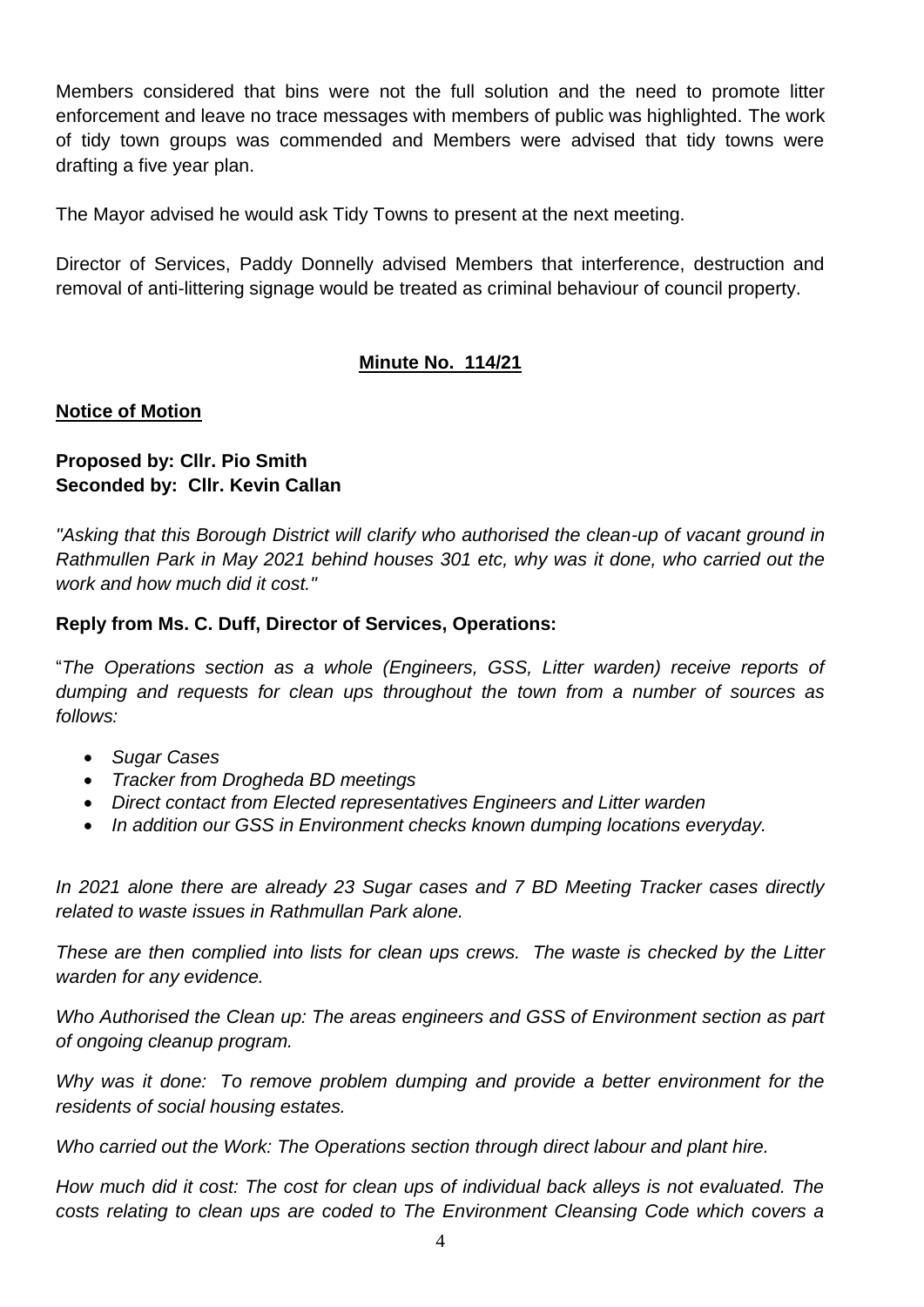*multitude of tasks. Disposal of waste collected from fly tipping costs us €74 per tonne, €30 per tonne for bulky goods under the current contract. There was some 650 tonnes of street bin waste collected and disposed of, and 792 tonnes of bulky waste in 2020 in Drogheda ."*

Cllr. Pio Smith advised he didn't understand the rationale provided in the response to this motion that he thought two different responses were given to two similar projects.

## **Minute No. 115/21**

### **Notice of Motion**

### **Proposed by: Cllr. Pio Smith**

\*Cllr Smith indicated that he was happy with the response to this motion and did not need this heard.

*"Asking that this Borough District will provide a list of the estates where the council is responsible for grass cutting, explain why the council assumes responsibility for grass cutting, outline the cost of grass cutting per estate and clarify if Louth County Council is the owner of the green space in Trinity Gardens."*

### **Reply from Ms. C. Duff, Director of Services, Operations:**

*"The grass cutting schedule will be circulated to the members. Grass cutting of large open spaces in Council estates has traditionally been done by the Council as this would be beyond the resources of resident associations. Other areas are a legacy that predate the amalgamation of the Councils in Louth. The cost of grass cutting contract for Drogheda Borough District is approx. €60,000 plus vat.*

*As this was a Council estate the lands are in Council ownership, Corporate will confirm same from their records."*

## **Minute No. 116/21**

#### **Notice of Motion**

### **Proposed by: Cllr. James Byrne Seconded by**: **Cllr. Kevin Callan**

*"That officials of Louth County Council engage with their counterparts in Meath County Council to facilitate a meeting between the Councillors of the Borough District of Drogheda and the Councillors in the Laytown-Bettystown Municipal District to discuss issues of mutual*  interest with the intention of formalising a strategic alliance between the two districts in the *near future."*

## **Reply from Mr. P. Donnelly, Director of Services, Housing and Quality of Life:**

A request has been made to Meath County Council seeking agreement that Louth County Council would host such a meeting between the member of the Borough District of Drogheda